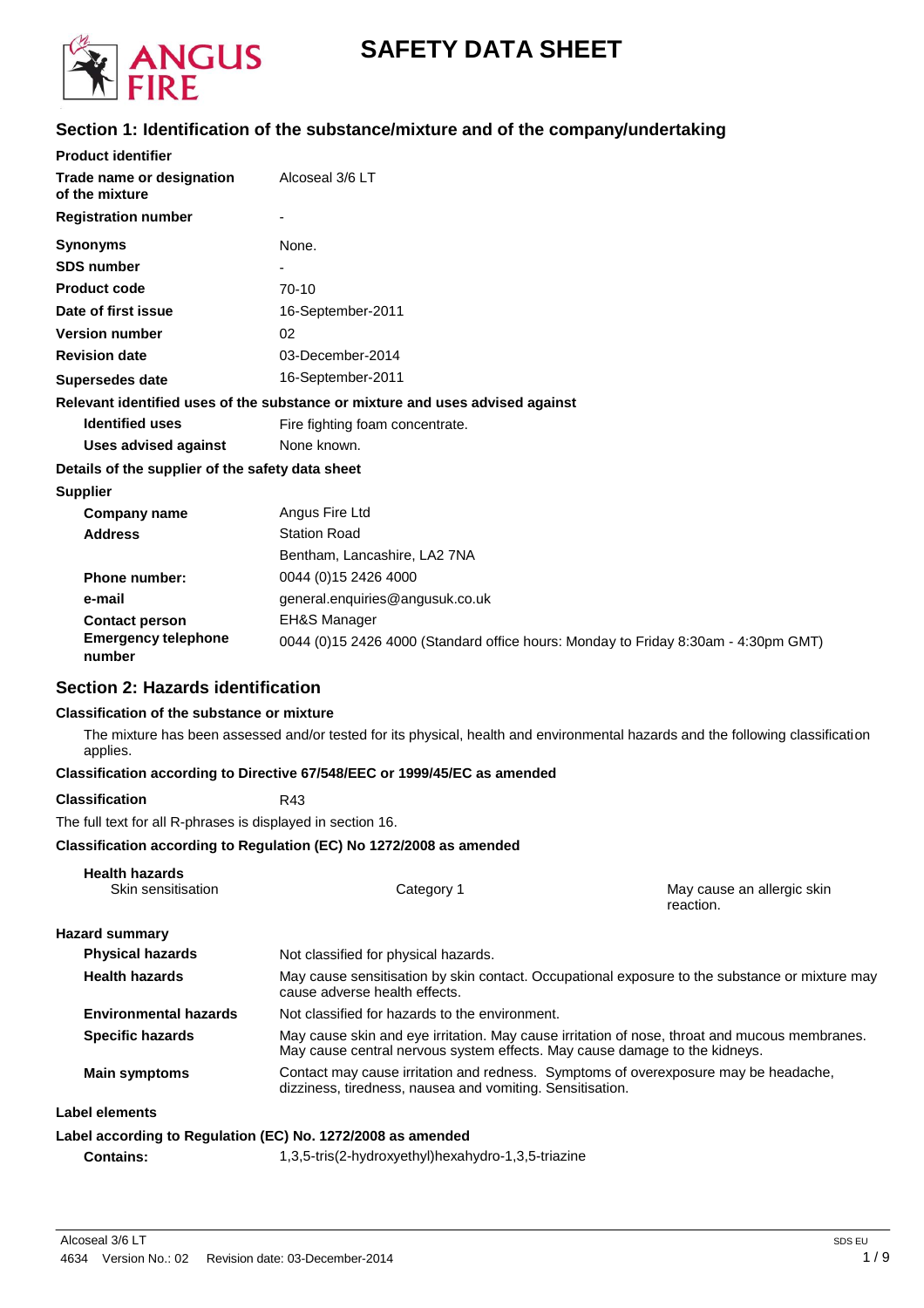

| <b>Signal word</b>              | Warning                                                                                                                                                      |
|---------------------------------|--------------------------------------------------------------------------------------------------------------------------------------------------------------|
| <b>Hazard statements</b>        | May cause an allergic skin reaction.                                                                                                                         |
| <b>Precautionary statements</b> |                                                                                                                                                              |
| <b>Prevention</b>               | Avoid breathing mist/vapours/spray. Contaminated work clothing should not be allowed out of the<br>workplace. Wear protective gloves.                        |
| Response                        | IF ON SKIN: Wash with plenty of soap and water. If skin irritation or rash occurs: Get medical<br>advice/attention. Wash contaminated clothing before reuse. |
| <b>Storage</b>                  | Store away from incompatible materials.                                                                                                                      |
| <b>Disposal</b>                 | Dispose of contents/container in accordance with local/regional/national/international regulations.                                                          |
| Supplemental label information  | None.                                                                                                                                                        |
| Other hazards                   | Not a PBT or vPvB substance or mixture.                                                                                                                      |

## **Section 3: Composition/information on ingredients**

| <b>Mixture</b>                                                                                                     |             |                    |                                         |                                                                                                                                                                         |                  |              |
|--------------------------------------------------------------------------------------------------------------------|-------------|--------------------|-----------------------------------------|-------------------------------------------------------------------------------------------------------------------------------------------------------------------------|------------------|--------------|
| <b>General information</b>                                                                                         |             |                    |                                         |                                                                                                                                                                         |                  |              |
| <b>Chemical name</b>                                                                                               |             | $\%$               |                                         | CAS-No. / EC No. REACH Registration No.                                                                                                                                 | <b>INDEX No.</b> | <b>Notes</b> |
| Ethylene glycol                                                                                                    |             | $10 - 17$          | $107 - 21 - 1$<br>203-473-3             |                                                                                                                                                                         | 603-027-00-1     | #            |
| <b>Classification:</b>                                                                                             | <b>DSD:</b> | Xn;R22             |                                         |                                                                                                                                                                         |                  |              |
|                                                                                                                    | CLP:        | Acute Tox. 4: H302 |                                         |                                                                                                                                                                         |                  |              |
| 2-Methylpentane-2,4-diol                                                                                           |             | $1 - 5$            | 107-41-5<br>203-489-0                   |                                                                                                                                                                         | 603-053-00-3     | #            |
| <b>Classification:</b>                                                                                             | DSD:        | Xi:R36/38          |                                         |                                                                                                                                                                         |                  |              |
|                                                                                                                    | CLP:        |                    | Skin Irrit. 2; H315, Eye Irrit. 2; H319 |                                                                                                                                                                         |                  |              |
| 1,3,5-tris(2-hydroxyethyl)hexahydro<br>-1,3,5-triazine                                                             |             | $0.1 - 0.5$        | 4719-04-4<br>225-208-0                  |                                                                                                                                                                         | 613-114-00-6     |              |
| <b>Classification:</b>                                                                                             | DSD:        | Xn;R22, R43        |                                         |                                                                                                                                                                         |                  |              |
|                                                                                                                    | CLP:        |                    | Acute Tox. 4; H302, Skin Sens. 1; H317  |                                                                                                                                                                         |                  |              |
| #: This substance has workplace exposure limit(s).<br>DSD: Directive 67/548/EEC.<br>CLP: Regulation No. 1272/2008. |             |                    |                                         |                                                                                                                                                                         |                  |              |
| <b>Composition comments</b>                                                                                        |             | percent by volume. |                                         | All concentrations are in percent by weight unless ingredient is a gas. Gas concentrations are in<br>The full text for all R- and H-phrases is displayed in section 16. |                  |              |
| <b>Section 4: First aid measures</b>                                                                               |             |                    |                                         |                                                                                                                                                                         |                  |              |

#### **Description of first aid measures**

| <b>Inhalation</b>                                                                | Move injured person into fresh air and keep person calm under observation. Get medical<br>attention, if needed.                                                                                                                       |
|----------------------------------------------------------------------------------|---------------------------------------------------------------------------------------------------------------------------------------------------------------------------------------------------------------------------------------|
| <b>Skin contact</b>                                                              | Wash the skin immediately with soap and water. Get medical attention if irritation develops and<br>persists. If skin rash or an allergic skin reaction develops, get medical attention.                                               |
| Eye contact                                                                      | Immediately flush eye(s) with plenty of water. Remove any contact lenses. Get medical attention if<br>irritation develops or persists.                                                                                                |
| Ingestion                                                                        | Immediately rinse mouth and drink plenty of water. Keep person under observation. If person<br>becomes uncomfortable take to hospital along with these instructions. Only induce vomiting at the<br>instruction of medical personnel. |
| Most important symptoms and<br>effects, both acute and delayed                   | Contact may cause irritation and redness. Symptoms of overexposure may be headache,<br>dizziness, tiredness, nausea and vomiting. Sensitisation.                                                                                      |
| Indication of any immediate<br>medical attention and special<br>treatment needed | Provide general supportive measures and treat symptomatically.                                                                                                                                                                        |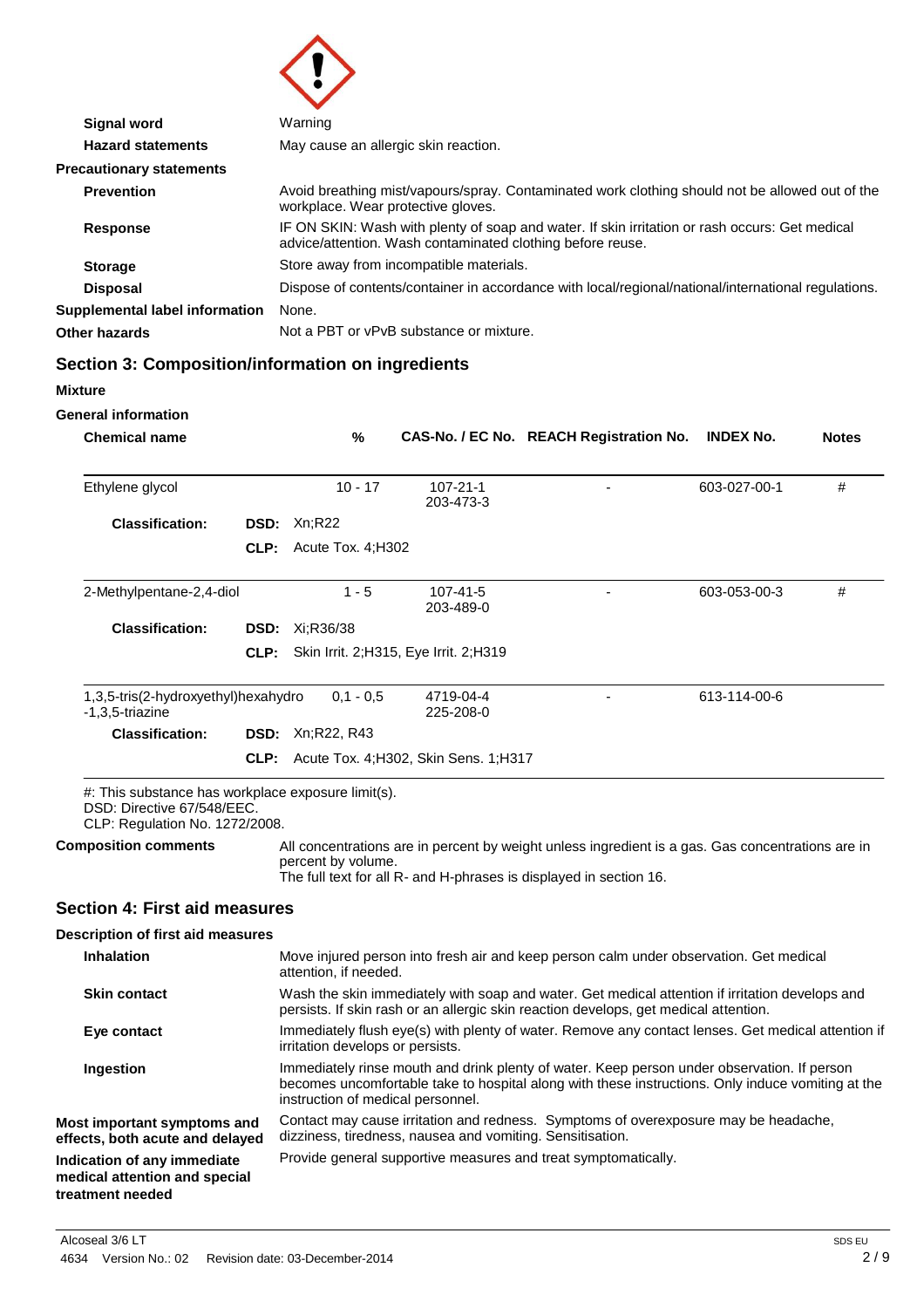### **Section 5: Firefighting measures**

| General fire hazards                                     | Product is an extinguishing medium. It does not burn or support combustion.                                                          |
|----------------------------------------------------------|--------------------------------------------------------------------------------------------------------------------------------------|
| <b>Extinguishing media</b>                               |                                                                                                                                      |
| Suitable extinguishing<br>media                          | No specific measures are required as this product is a fire extinguishing medium.                                                    |
| Unsuitable extinguishing<br>media                        | Not applicable.                                                                                                                      |
| Special hazards arising from<br>the substance or mixture | Not a fire hazard.                                                                                                                   |
| <b>Advice for firefighters</b>                           |                                                                                                                                      |
| <b>Special protective</b><br>equipment for firefighters  | Self-contained breathing apparatus, operated in positive pressure mode and full protective<br>clothing must be worn in case of fire. |
| <b>Special firefighting</b><br>procedures                | No specific precautions.                                                                                                             |

#### **Section 6: Accidental release measures**

#### **Personal precautions, protective equipment and emergency procedures**

| For non-emergency<br>personnel                                                                        | Avoid contact with skin and eyes. Avoid inhalation of mists or aerosols. Provide adequate<br>ventilation. Wear protective clothing as described in section 8 of this safety data sheet. |  |
|-------------------------------------------------------------------------------------------------------|-----------------------------------------------------------------------------------------------------------------------------------------------------------------------------------------|--|
| For emergency responders                                                                              | Use personal protection recommended in Section 8 of the SDS.                                                                                                                            |  |
| <b>Environmental precautions</b><br>Prevent entry into waterways, sewer, basements or confined areas. |                                                                                                                                                                                         |  |
| Methods and material for<br>containment and cleaning up                                               | Absorb spillage with suitable absorbent material. Collect and dispose of spillage as indicated in<br>Section 13.                                                                        |  |
| Reference to other sections                                                                           | For personal protection, see section 8.<br>For waste disposal, see section 13.                                                                                                          |  |

#### **Section 7: Handling and storage**

| <b>Precautions for safe handling</b>                            | Avoid contact with skin and eyes. Wear appropriate personal protective equipment. Wash hands<br>after handling. Observe good industrial hygiene practices. |
|-----------------------------------------------------------------|------------------------------------------------------------------------------------------------------------------------------------------------------------|
| Conditions for safe storage,<br>including any incompatibilities | Store in original tightly closed container. Store at temperature below 40°C. Store above freezing.<br>Store away from incompatible materials.              |
| Specific end use(s)                                             | Fire fighting foam concentrate.                                                                                                                            |

### **Section 8: Exposure controls/personal protection**

#### **Control parameters**

#### **Occupational exposure limits**

| <b>Austria, MAK List</b>                           |             |                |             |
|----------------------------------------------------|-------------|----------------|-------------|
| <b>Components</b>                                  | <b>Type</b> | Value          |             |
| 2-Methylpentane-2,4-diol<br>$(107-41-5)$           | Ceiling     | 10 ppm         |             |
|                                                    | <b>MAK</b>  | 10 ppm         |             |
|                                                    |             | 49 mg/m3       |             |
|                                                    | Ceiling     | 49 mg/m3       |             |
| Ethylene glycol (107-21-1)                         | <b>MAK</b>  | 10 ppm         |             |
|                                                    | Ceiling     | 20 ppm         |             |
|                                                    | <b>MAK</b>  | 26 mg/m3       |             |
|                                                    | Ceiling     | 52 mg/m3       |             |
| Belgium. Exposure Limit Values.                    |             |                |             |
| <b>Components</b>                                  | <b>Type</b> | Value          | <b>Form</b> |
| 2-Methylpentane-2,4-diol<br>$(107-41-5)$           | <b>TWA</b>  | $123$ mg/m $3$ |             |
|                                                    |             | 25 ppm         |             |
| Ethylene glycol (107-21-1)                         | <b>STEL</b> | 104 $mg/m3$    | Aerosol     |
|                                                    | <b>TWA</b>  | 20 ppm         | Aerosol     |
|                                                    | <b>STEL</b> | 40 ppm         | Aerosol     |
|                                                    | <b>TWA</b>  | 52 mg/m3       | Aerosol     |
| <b>Czech Republic. OELs. Government Decree 361</b> |             |                |             |
| <b>Components</b>                                  | <b>Type</b> | Value          |             |
| Ethylene glycol (107-21-1)                         | Ceiling     | 100 mg/m3      |             |
|                                                    | <b>TWA</b>  | 50 mg/m3       |             |
|                                                    |             |                |             |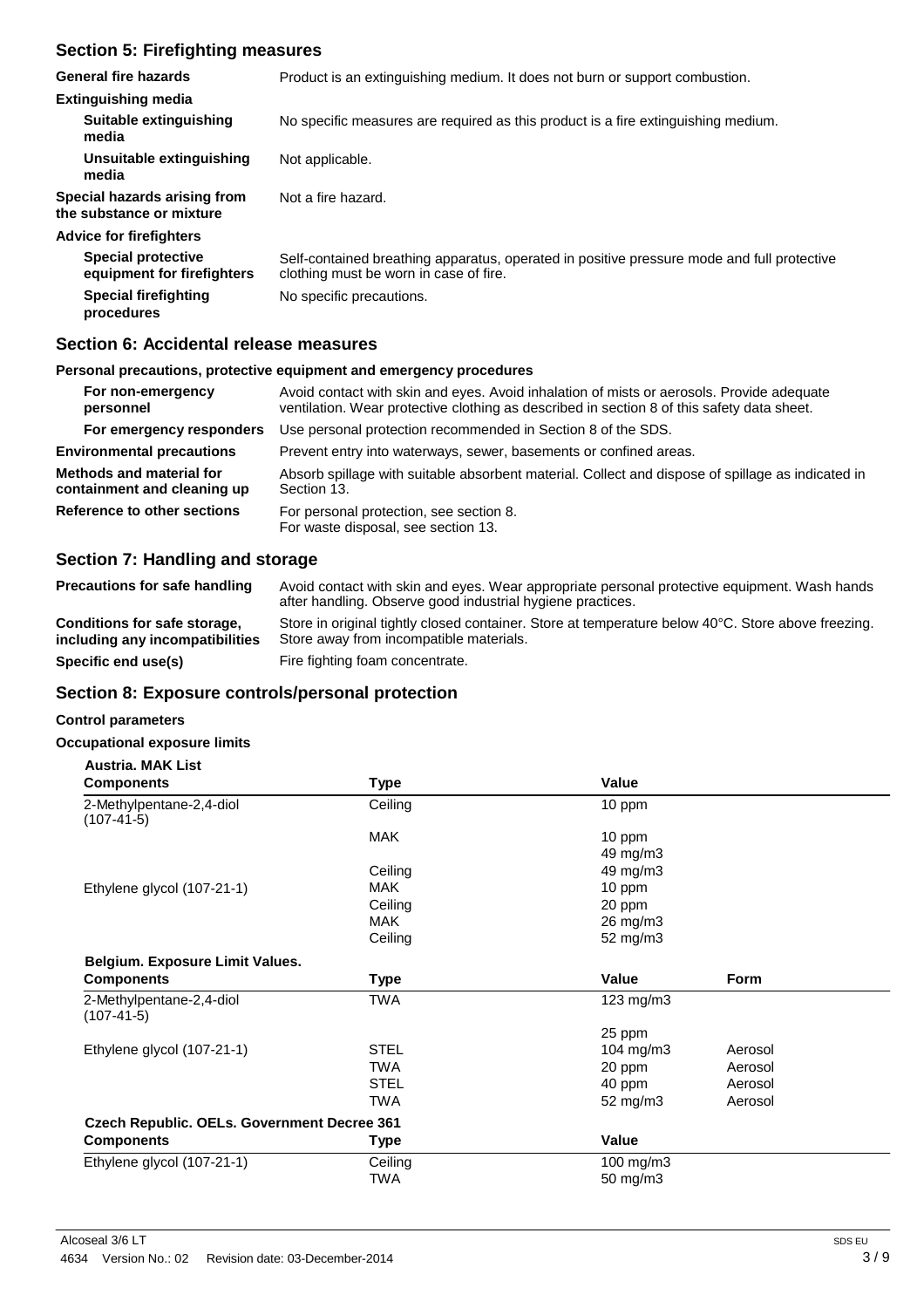| France. Threshold Limit Values (VLEP) for Occupational Exposure to Chemicals in France, INRS ED 984<br><b>Components</b> | <b>Type</b>               | Value                | <b>Form</b> |
|--------------------------------------------------------------------------------------------------------------------------|---------------------------|----------------------|-------------|
| 2-Methylpentane-2,4-diol                                                                                                 | <b>VLE</b>                | 125 mg/m3            |             |
| $(107-41-5)$                                                                                                             |                           |                      |             |
|                                                                                                                          |                           | 25 ppm               |             |
| Ethylene glycol (107-21-1)                                                                                               | <b>VLE</b>                | 104 $mg/m3$          | Vapor.      |
|                                                                                                                          | <b>VME</b>                | 20 ppm               | Vapor.      |
|                                                                                                                          | <b>VLE</b>                | 40 ppm               | Vapor.      |
|                                                                                                                          | <b>VME</b>                | 52 mg/m3             | Vapor.      |
| Germany. DFG MAK List (advisory OELs). Commission for the Investigation of Health Hazards of Chemical Compounds          |                           |                      |             |
| in the Work Area (DFG)                                                                                                   |                           |                      |             |
| <b>Components</b>                                                                                                        | <b>Type</b>               | Value                |             |
| 2-Methylpentane-2,4-diol                                                                                                 | <b>TWA</b>                | 10 ppm               |             |
| $(107-41-5)$                                                                                                             |                           |                      |             |
|                                                                                                                          |                           | 49 mg/m3             |             |
| Ethylene glycol (107-21-1)                                                                                               | <b>TWA</b>                | 10 ppm               |             |
|                                                                                                                          |                           | 26 mg/m3             |             |
| Germany. TRGS 900, Limit Values in the Ambient Air at the Workplace                                                      |                           |                      |             |
| <b>Components</b>                                                                                                        | Type                      | Value                |             |
| Ethylene glycol (107-21-1)                                                                                               | <b>AGW</b>                | 10 ppm               |             |
|                                                                                                                          |                           | 26 mg/m3             |             |
|                                                                                                                          |                           |                      |             |
| Greece. OELs (Decree No. 90/1999, as amended)                                                                            |                           |                      |             |
| <b>Components</b>                                                                                                        | <b>Type</b>               | <b>Value</b>         | Form        |
| 2-Methylpentane-2,4-diol                                                                                                 | <b>STEL</b>               | $125 \text{ mg/m}$ 3 |             |
| $(107-41-5)$                                                                                                             |                           |                      |             |
|                                                                                                                          | <b>TWA</b>                | $125$ mg/m $3$       |             |
|                                                                                                                          | <b>STEL</b>               | 25 ppm               |             |
|                                                                                                                          | <b>TWA</b>                | 25 ppm               |             |
| Ethylene glycol (107-21-1)                                                                                               | <b>TWA</b>                | 125 mg/m3            | Vapor.      |
|                                                                                                                          | <b>STEL</b>               | 125 mg/m3            | Vapor.      |
|                                                                                                                          | <b>TWA</b><br><b>STEL</b> | 50 ppm               | Vapor.      |
|                                                                                                                          |                           | 50 ppm               | Vapor.      |
| Hungary. OELs. Joint Decree on Chemical Safety of Workplaces                                                             |                           |                      |             |
| <b>Components</b>                                                                                                        | Type                      | Value                |             |
| Ethylene glycol (107-21-1)                                                                                               | <b>STEL</b>               | 104 mg/m3            |             |
|                                                                                                                          | <b>TWA</b>                | 52 mg/m3             |             |
| Italy. OELs                                                                                                              |                           |                      |             |
| <b>Components</b>                                                                                                        | <b>Type</b>               | Value                |             |
| 2-Methylpentane-2,4-diol                                                                                                 | Ceiling                   | 25 ppm               |             |
| $(107-41-5)$                                                                                                             |                           |                      |             |
| Ethylene glycol (107-21-1)                                                                                               | <b>STEL</b>               | $104$ mg/m $3$       |             |
|                                                                                                                          | <b>TWA</b>                | 20 ppm               |             |
|                                                                                                                          | <b>STEL</b>               | 40 ppm               |             |
|                                                                                                                          | <b>TWA</b>                | 52 mg/m3             |             |
| Netherlands. OELs (binding)                                                                                              |                           |                      |             |
| <b>Components</b>                                                                                                        | <b>Type</b>               | Value                | <b>Form</b> |
| Ethylene glycol (107-21-1)                                                                                               | <b>TWA</b>                | 10 mg/m3             | Mist.       |
|                                                                                                                          | <b>STEL</b>               | 104 mg/m3            | Vapor.      |
|                                                                                                                          | <b>TWA</b>                | 52 mg/m3             | Vapor.      |
|                                                                                                                          |                           |                      |             |
| Norway. Administrative Norms for Contaminants in the Workplace                                                           |                           |                      |             |
| <b>Components</b>                                                                                                        | <b>Type</b>               | Value                | <b>Form</b> |
| 2-Methylpentane-2,4-diol                                                                                                 | Ceiling                   | 100 mg/m3            |             |
| $(107-41-5)$                                                                                                             |                           |                      |             |
|                                                                                                                          |                           | 20 ppm               |             |
| Ethylene glycol (107-21-1)                                                                                               | <b>TLV</b>                | 10 mg/m3             | Dust.       |
|                                                                                                                          | Ceiling                   | 25 ppm               | Vapor.      |
| Poland. MACs. Minister of Labour and Social Policy Regarding Maximum Allowable Concentrations and Intensities in         |                           |                      |             |
| <b>Working Environment</b>                                                                                               |                           |                      |             |
| <b>Components</b>                                                                                                        | <b>Type</b>               | Value                |             |
| 2-Methylpentane-2,4-diol                                                                                                 | Ceiling                   | 120 mg/m3            |             |
| $(107-41-5)$                                                                                                             |                           |                      |             |
| Ethylene glycol (107-21-1)                                                                                               | TWA                       | 15 mg/m3             |             |
|                                                                                                                          | <b>STEL</b>               | 50 mg/m3             |             |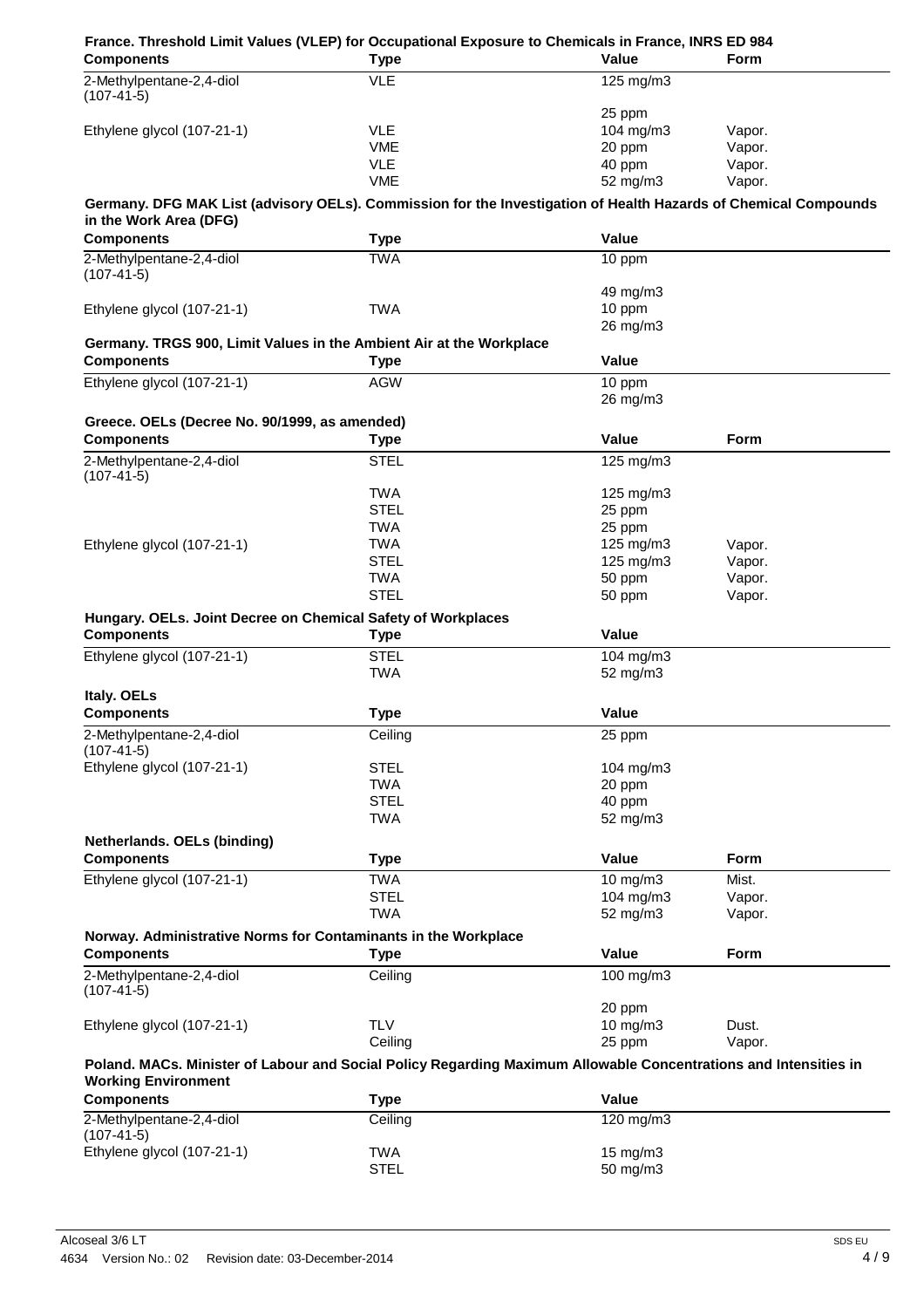#### **Hygiene Norm GN 2.2.5.2439-09. Maximum allowable concentration (MAC) of harmful substances in the air of working zones. Executive No. 76 of 30 april 2006. Including Appendixes No.1, 2, 3 and 4.**

| <b>Components</b>                                 | <b>Type</b>                                                                                       | <b>Value</b>       | <b>Form</b>        |
|---------------------------------------------------|---------------------------------------------------------------------------------------------------|--------------------|--------------------|
| Ethylene glycol (107-21-1)                        | Ceiling                                                                                           | $10$ mg/m $3$      | Vapor and aerosol. |
|                                                   | <b>TWA</b>                                                                                        | $5$ mg/m $3$       | Vapor and aerosol. |
| <b>Spain. Occupational Exposure Limits</b>        |                                                                                                   |                    |                    |
| <b>Components</b>                                 | <b>Type</b>                                                                                       | Value              |                    |
| 2-Methylpentane-2,4-diol                          | <b>STEL</b>                                                                                       | 123 mg/m3          |                    |
| $(107-41-5)$                                      |                                                                                                   |                    |                    |
|                                                   |                                                                                                   | 25 ppm             |                    |
| Ethylene glycol (107-21-1)                        | <b>STEL</b>                                                                                       | 104 mg/m3          |                    |
|                                                   | <b>TWA</b>                                                                                        | 20 ppm             |                    |
|                                                   | <b>STEL</b><br><b>TWA</b>                                                                         | 40 ppm<br>52 mg/m3 |                    |
|                                                   |                                                                                                   |                    |                    |
| <b>Sweden. Occupational Exposure Limit Values</b> |                                                                                                   | Value              |                    |
| <b>Components</b>                                 | <b>Type</b>                                                                                       |                    |                    |
| 2-Methylpentane-2,4-diol<br>$(107-41-5)$          | Ceiling                                                                                           | 120 mg/m3          |                    |
|                                                   |                                                                                                   | 25 ppm             |                    |
| Ethylene glycol (107-21-1)                        | <b>TWA</b>                                                                                        | 10 ppm             |                    |
|                                                   | <b>STEL</b>                                                                                       | 20 ppm             |                    |
|                                                   | <b>TWA</b>                                                                                        | 25 mg/m3           |                    |
|                                                   | <b>STEL</b>                                                                                       | 50 mg/m3           |                    |
| Switzerland. SUVA Grenzwerte am Arbeitsplatz      |                                                                                                   |                    |                    |
| <b>Components</b>                                 | <b>Type</b>                                                                                       | Value              |                    |
| 2-Methylpentane-2,4-diol                          | <b>TWA</b>                                                                                        | 10 ppm             |                    |
| $(107-41-5)$                                      |                                                                                                   |                    |                    |
|                                                   | <b>STEL</b>                                                                                       | 20 ppm             |                    |
|                                                   | <b>TWA</b>                                                                                        | 49 mg/m3           |                    |
|                                                   | <b>STEL</b>                                                                                       | 98 mg/m3           |                    |
| Ethylene glycol (107-21-1)                        | <b>TWA</b>                                                                                        | 10 ppm             |                    |
|                                                   | <b>STEL</b><br><b>TWA</b>                                                                         | 20 ppm<br>26 mg/m3 |                    |
|                                                   | <b>STEL</b>                                                                                       | 52 mg/m3           |                    |
| UK. EH40 Workplace Exposure Limits (WELs)         |                                                                                                   |                    |                    |
| <b>Components</b>                                 | <b>Type</b>                                                                                       | Value              | Form               |
| 2-Methylpentane-2,4-diol                          | <b>TWA</b>                                                                                        | 123 mg/m3          |                    |
| $(107-41-5)$                                      |                                                                                                   |                    |                    |
|                                                   | <b>STEL</b>                                                                                       | 123 mg/m3          |                    |
|                                                   |                                                                                                   | 25 ppm             |                    |
|                                                   | <b>TWA</b>                                                                                        | 25 ppm             |                    |
| Ethylene glycol (107-21-1)                        | <b>TWA</b>                                                                                        | $10 \text{ mg/m}$  | Particulate.       |
|                                                   | <b>STEL</b>                                                                                       | 104 mg/m3          | Vapor.             |
|                                                   | TWA<br><b>STEL</b>                                                                                | 20 ppm<br>40 ppm   | Vapor.<br>Vapor.   |
|                                                   | <b>TWA</b>                                                                                        | 52 mg/m3           | Vapor.             |
| <b>Recommended monitoring</b>                     | Follow standard monitoring procedures.                                                            |                    |                    |
| procedures                                        |                                                                                                   |                    |                    |
| <b>DNEL</b>                                       | Not available.                                                                                    |                    |                    |
|                                                   |                                                                                                   |                    |                    |
| <b>PNEC</b>                                       | Not available.                                                                                    |                    |                    |
| <b>Exposure controls</b>                          |                                                                                                   |                    |                    |
| <b>Appropriate engineering</b>                    | Ensure adequate ventilation, especially in confined areas. Observe occupational exposure limits   |                    |                    |
| controls                                          | and minimise the risk of exposure.                                                                |                    |                    |
|                                                   | Individual protection measures, such as personal protective equipment                             |                    |                    |
| <b>General information</b>                        | Personal protective equipment should be chosen according to the CEN standards and in              |                    |                    |
|                                                   | discussion with the supplier of the personal protective equipment.                                |                    |                    |
| <b>Eye/face protection</b>                        | Wear approved safety goggles.                                                                     |                    |                    |
| <b>Skin protection</b>                            |                                                                                                   |                    |                    |
|                                                   | Hand protection should be provided by gloves conforming to EN374. Suitable materials              |                    |                    |
| - Hand protection                                 | include Neoprene rubber and nitrile rubber with breakthrough times of up to 480 mins.             |                    |                    |
| - Other                                           | Wear suitable protective clothing.                                                                |                    |                    |
|                                                   |                                                                                                   |                    |                    |
| <b>Respiratory protection</b>                     | In case of inadequate ventilation: Use respiratory equipment with combination filter, type A2/P2. |                    |                    |
| <b>Thermal hazards</b>                            | Wear appropriate thermal protective clothing, when necessary.                                     |                    |                    |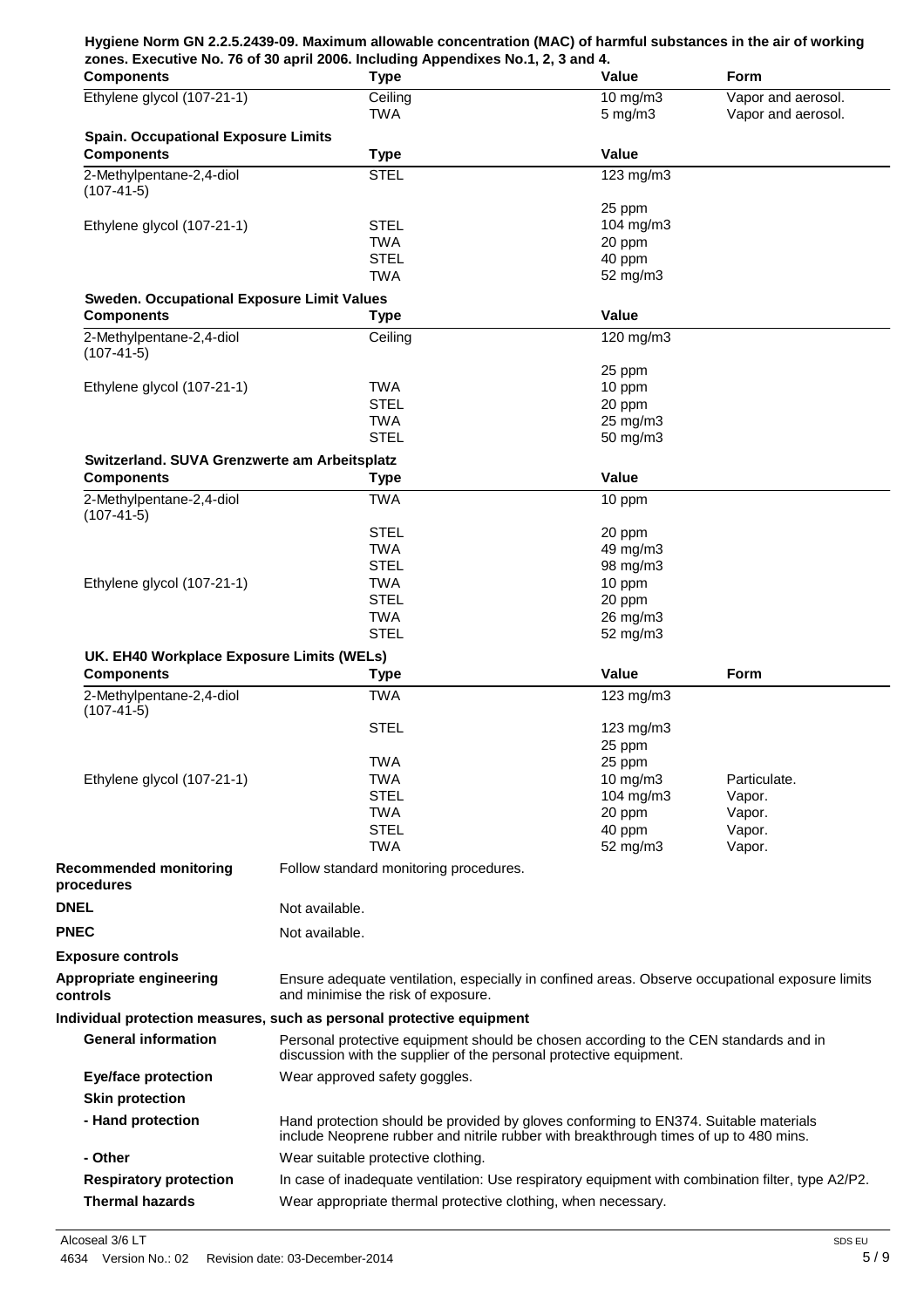| <b>Hygiene measures</b>       | Handle in accordance with good industrial hygiene and safety practices. Routinely wash work<br>clothing and protective equipment to remove contaminants. |
|-------------------------------|----------------------------------------------------------------------------------------------------------------------------------------------------------|
| <b>Environmental exposure</b> | Contain spills and prevent releases and observe national regulations on emissions.                                                                       |
| controls                      | Environmental manager must be informed of all major spillages.                                                                                           |

## **Section 9: Physical and chemical properties**

#### **Information on basic physical and chemical properties**

| <b>Physical state</b>                                             | Liquid.                                       |
|-------------------------------------------------------------------|-----------------------------------------------|
| Form                                                              | Liquid.                                       |
| <b>Colour</b>                                                     | Dark brown.                                   |
| <b>Odour</b>                                                      | Organic.                                      |
| <b>Odour threshold</b>                                            | Not available.                                |
| рH                                                                | $6,5 - 7,5$ at 20 $^{\circ}$ C                |
| <b>Melting point/freezing</b><br>point                            | $-15 °C (5 °F)$                               |
| <b>Boiling point, initial boiling</b><br>point, and boiling range | 100 °C (212 °F) at 760 mmHg                   |
| <b>Flash point</b>                                                | $> 54$ °C ( $> 129,2$ °F)                     |
| <b>Auto-ignition temperature</b>                                  | Not applicable.                               |
| Flammability (solid, gas)                                         | Not applicable.                               |
| <b>Flammability limit - lower</b><br>(%)                          | Not applicable.                               |
| <b>Flammability limit - upper</b><br>(%)                          | Not applicable.                               |
| <b>Oxidising properties</b>                                       | Not applicable.                               |
| <b>Explosive properties</b>                                       | Not applicable.                               |
| <b>Explosive limit</b>                                            | Not applicable.                               |
| Vapour pressure                                                   | Not applicable.                               |
| <b>Vapour density</b>                                             | Not applicable.                               |
| <b>Evaporation rate</b>                                           | Not applicable.                               |
| <b>Relative density</b>                                           | 1,09 at 20°C                                  |
| <b>Solubility (water)</b>                                         | Completely soluble in water.                  |
| <b>Partition coefficient</b><br>(n-octanol/water)                 | No data available.                            |
| Decomposition<br>temperature                                      | Not available.                                |
| <b>Viscosity</b>                                                  |                                               |
| <b>Percent volatile</b>                                           | Not available.                                |
| Other data                                                        | Not available.                                |
| <b>Flammability</b>                                               |                                               |
| <b>Other information</b>                                          | Not applicable.                               |
|                                                                   | No relevant additional information available. |

## **Section 10: Stability and reactivity**

| <b>Reactivity</b>                            | The product is stable and non reactive under normal conditions of use, storage and transport.         |
|----------------------------------------------|-------------------------------------------------------------------------------------------------------|
| <b>Chemical stability</b>                    | Stable at normal conditions.                                                                          |
| <b>Possibility of hazardous</b><br>reactions | Hazardous polymerisation does not occur.                                                              |
| <b>Conditions to avoid</b>                   | Contact with incompatible materials. Excessive heat. Freezing (Product properties are<br>unaffected). |
| Incompatible materials                       | Alkali metals. Strong oxidising agents. Water reactive materials.                                     |
| <b>Hazardous decomposition</b><br>products   | Carbon oxides. Chlorine. Sulphur oxides. Metal oxides. Nitrogen oxides (NOx).                         |

## **Section 11: Toxicological information**

| <b>General information</b> | The information in this section is for the individual ingredients that are expected to contribute to |
|----------------------------|------------------------------------------------------------------------------------------------------|
|                            | the potential health effects of this product.                                                        |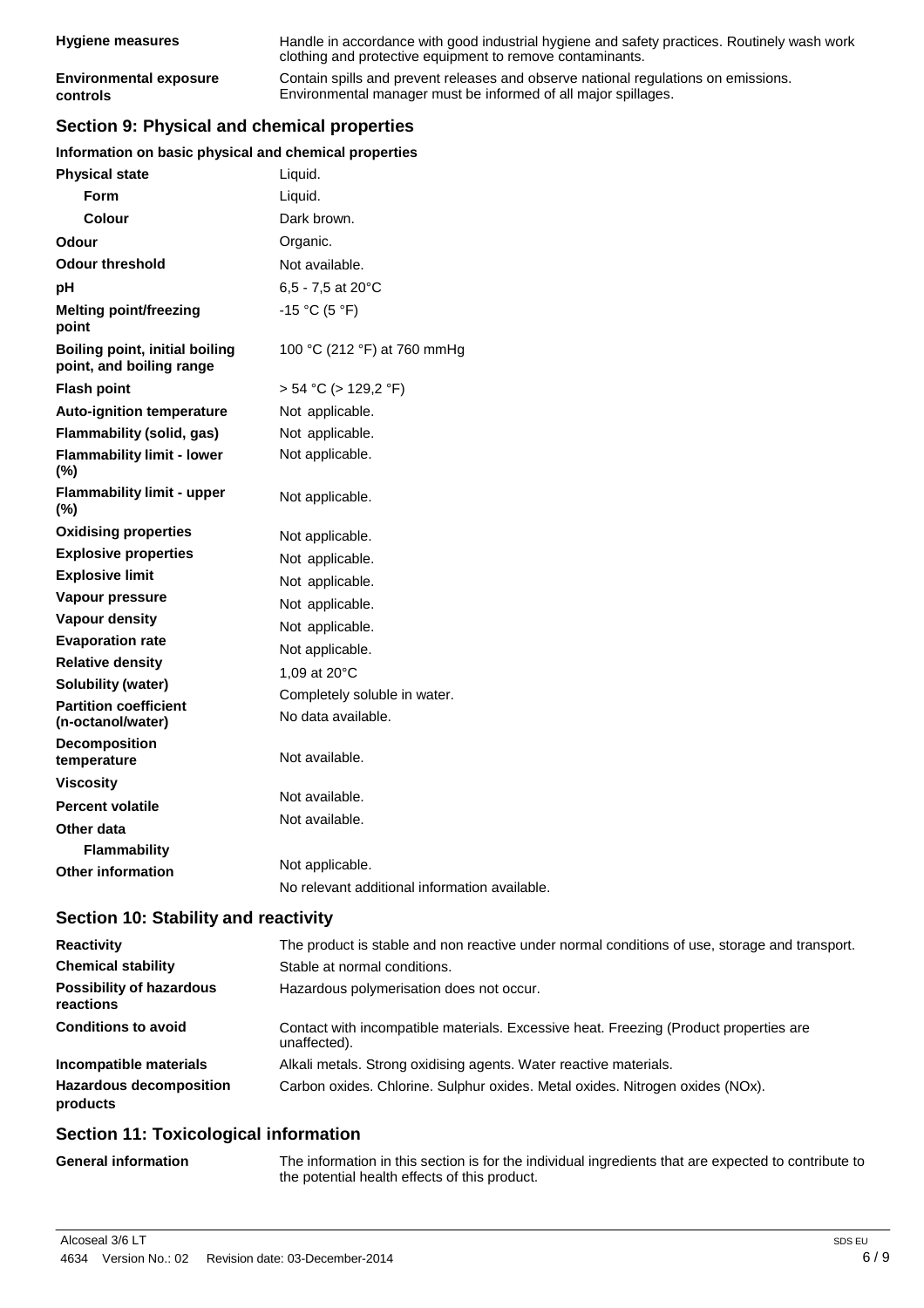| Information on likely routes of exposure                 |                                                                                                                                                         |                                      |
|----------------------------------------------------------|---------------------------------------------------------------------------------------------------------------------------------------------------------|--------------------------------------|
| Ingestion                                                | May cause discomfort if swallowed.                                                                                                                      |                                      |
| <b>Inhalation</b>                                        | Under normal conditions of intended use, this material is not expected to be an inhalation hazard.                                                      |                                      |
| <b>Skin contact</b>                                      | May cause skin irritation. May cause an allergic skin reaction.                                                                                         |                                      |
| Eye contact                                              | May cause eye irritation on direct contact.                                                                                                             |                                      |
| <b>Symptoms</b>                                          | Skin sensitization, characterized by redness, inflammation, itching and/or burning may result from<br>prolonged or repeated contact with this material. |                                      |
| Information on toxicological effects                     |                                                                                                                                                         |                                      |
| <b>Acute toxicity</b>                                    | May cause skin and eye irritation. May cause an allergic skin reaction.                                                                                 |                                      |
| <b>Components</b>                                        | <b>Test results</b>                                                                                                                                     |                                      |
| Ethylene glycol (107-21-1)                               |                                                                                                                                                         | Acute Dermal LD50 Rabbit: 9530 mg/kg |
|                                                          |                                                                                                                                                         | Acute Oral LD50 Rat: 5,89 g/kg       |
| 2-Methylpentane-2,4-diol (107-41-5)                      |                                                                                                                                                         | Acute Oral LD50 Rat: 4,79 g/kg       |
| <b>Skin corrosion/irritation</b>                         | Prolonged skin contact may cause dermatitis.                                                                                                            |                                      |
| Serious eye damage/eye<br><i>irritation</i>              | May cause eye irritation.                                                                                                                               |                                      |
| <b>Respiratory sensitisation</b>                         | No data available.                                                                                                                                      |                                      |
| <b>Skin sensitisation</b>                                | May cause an allergic skin reaction.                                                                                                                    |                                      |
| <b>Germ cell mutagenicity</b>                            | No data available.                                                                                                                                      |                                      |
| Carcinogenicity                                          | No data available.                                                                                                                                      |                                      |
| <b>Reproductive toxicity</b>                             | No data available.                                                                                                                                      |                                      |
| Specific target organ<br>toxicity - single exposure      | No data available.                                                                                                                                      |                                      |
| Specific target organ<br>toxicity - repeated<br>exposure | No data available.                                                                                                                                      |                                      |
| <b>Aspiration hazard</b>                                 | No data available.                                                                                                                                      |                                      |
| <b>Mixture versus substance</b><br>information           | None known.                                                                                                                                             |                                      |

**Section 12: Ecological information**

#### **Toxicity**

**Other information**

| <b>Product</b>                      | <b>Test results</b>                                                            |
|-------------------------------------|--------------------------------------------------------------------------------|
| Alcoseal 3/6 LT (Mixture)           | EC50 Daphnia magna: 48200 ppm 2 Hours                                          |
|                                     | EC50 Daphnia magna: 14300 ppm 24 hours                                         |
|                                     | EC50 Daphnia magna: 13400 ppm 48 hours                                         |
|                                     | LC50 Rainbow trout, donaldson trout (Oncorhynhus mykiss):<br>4200 ppm 24 Hours |
|                                     | LC50 Rainbow trout, donaldson trout (Oncorhynhus mykiss):<br>9100 ppm 3 Hours  |
|                                     | LC50 Rainbow trout, donaldson trout (Oncorhynhus mykiss):<br>4200 ppm 48 Hours |
|                                     | LC50 Rainbow trout, donaldson trout (Oncorhynhus mykiss):<br>7500 ppm 6 Hours  |
|                                     | LC50 Rainbow trout, donaldson trout (Oncorhynhus mykiss):<br>4200 ppm 72 Hours |
|                                     | LC50 Rainbow trout, donaldson trout (Oncorhynhus mykiss):<br>4200 ppm 96 Hours |
| <b>Components</b>                   | <b>Test results</b>                                                            |
| Ethylene glycol (107-21-1)          | LC50 Fathead minnow (Pimephales promelas): 8050 mg/l 96<br>hours               |
| 2-Methylpentane-2,4-diol (107-41-5) | EC50 Water flea (Ceriodaphnia reticulata): 2400 - 3200 mg/l 48<br>hours        |
|                                     | LC50 Bleak (Alburnus alburnus): 7000 - 9100 mg/l 96 hours                      |

Persons with pre-existing skin disorders may be more susceptible to the effects of the product.

May cause central nervous system effects. May cause damage to the kidneys.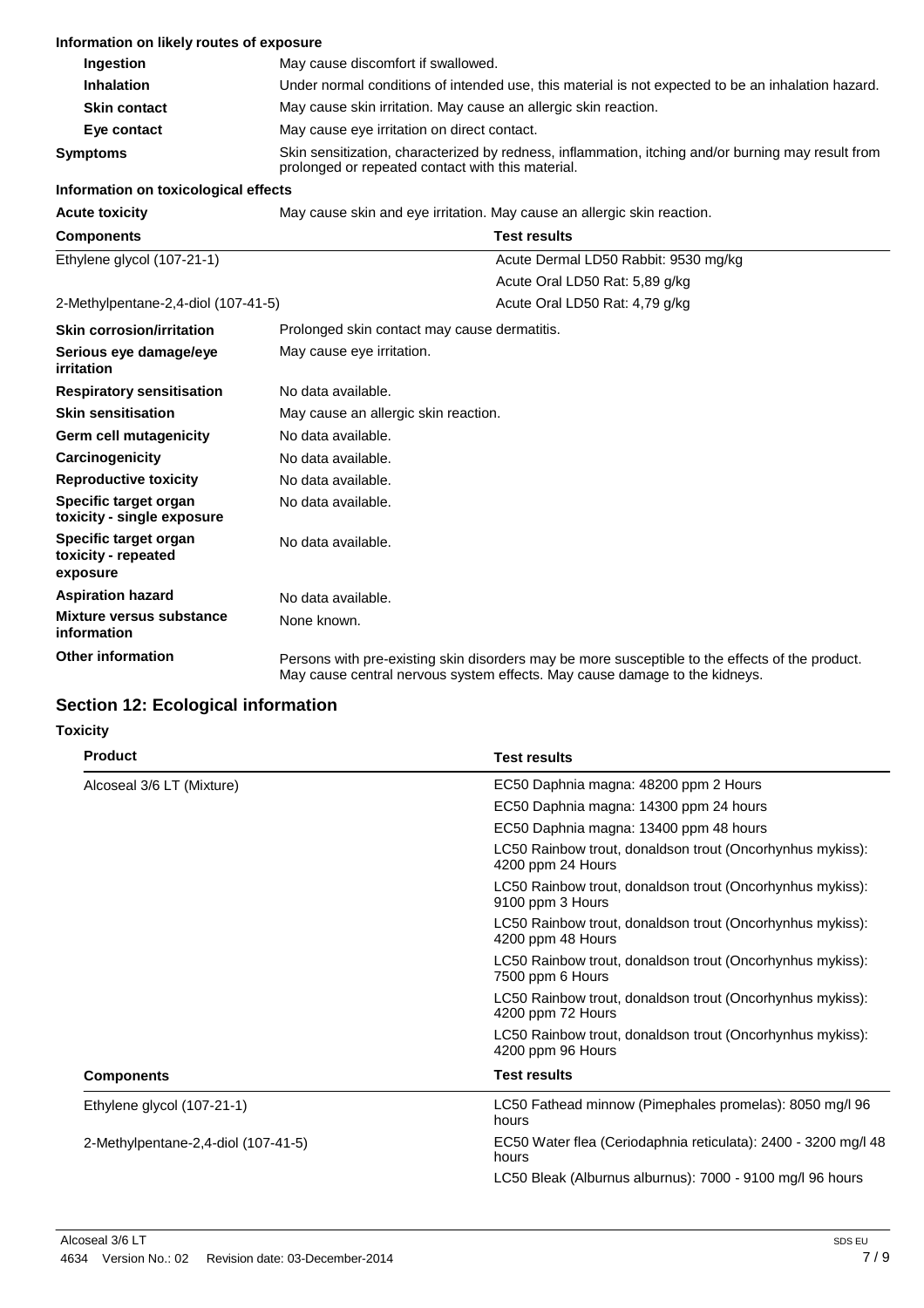| Persistence and<br>degradability                            | The product is biodegradable. COD: 0,52 gg-1. BOD: 0,19 gg-1 / 5 days. BOD: 0,23 gg-1/ 15<br>days. BOD: 0,36 gg-1/28 days. |
|-------------------------------------------------------------|----------------------------------------------------------------------------------------------------------------------------|
| <b>Bioaccumulative potential</b>                            | The product is not expected to bioaccumulate.                                                                              |
| <b>Mobility</b>                                             | The product is water soluble and may spread in water systems.                                                              |
| <b>Environmental fate -</b><br><b>Partition coefficient</b> | No data available.                                                                                                         |
| Mobility in soil                                            | No data available.                                                                                                         |
| <b>Results of PBT and</b><br><b>vPvB</b> assessment         | Not a PBT or vPvB substance or mixture.                                                                                    |
| Other adverse effects                                       | An environmental hazard cannot be excluded in the event of unprofessional handling or disposal.                            |

#### **Section 13: Disposal considerations**

| Waste treatment methods       |                                                                                                                                                    |
|-------------------------------|----------------------------------------------------------------------------------------------------------------------------------------------------|
| <b>Residual waste</b>         | Dispose of waste and residues in accordance with local authority requirements.                                                                     |
| <b>Contaminated packaging</b> | Dispose of in accordance with local regulations. Empty containers should be taken to an approved<br>waste handling site for recycling or disposal. |
| EU waste code                 | 16 03 05* Waste codes should be assigned by the user based on the application for which the<br>product was used.                                   |
| Disposal methods/information  | Dispose of waste and residues in accordance with local authority requirements.                                                                     |

#### **Section 14: Transport information**

#### **ADR**

The product is not covered by international regulation on the transport of dangerous goods.

#### **RID**

The product is not covered by international regulation on the transport of dangerous goods.

#### **ADN**

The product is not covered by international regulation on the transport of dangerous goods.

#### **IATA**

The product is not covered by international regulation on the transport of dangerous goods.

#### **IMDG**

The product is not covered by international regulation on the transport of dangerous goods.

**Transport in bulk according to Annex II of MARPOL73/78 and**  No information available.

#### **the IBC Code**

### **Section 15: Regulatory information**

**Safety, health and environmental regulations/legislation specific for the substance or mixture**

#### **EU Regulations**

**Regulation (EC) No. 2037/2000 on substances that deplete the ozone layer, Annex I**

Not listed.

**Regulation (EC) No. 2037/2000 on substances that deplete the ozone layer, Annex II** Not listed.

**Regulation (EC) No. 850/2004 on persistent organic pollutants, Annex I** Not listed.

**Regulation (EC) No. 689/2008 concerning the export and import of dangerous chemicals, Annex I, part 1** Not listed.

**Regulation (EC) No. 689/2008 concerning the export and import of dangerous chemicals, Annex I, part 2** Not listed.

**Regulation (EC) No. 689/2008 concerning the export and import of dangerous chemicals, Annex I, part 3** Not listed.

**Regulation (EC) No. 689/2008 concerning the export and import of dangerous chemicals, Annex V** Not listed.

**Directive 96/61/EC concerning integrated pollution prevention and control (IPPC): Article 15, European Pollution Emission Registery (EPER)**

Not listed.

**Regulation (EC) No. 1907/2006, REACH Article 59(1). Candidate List** Not listed.

**Other regulations** The product is classified and labelled in accordance with EC directives or respective national laws. This Safety Data Sheet complies with the requirements of Regulation (EC) No 1907/2006.